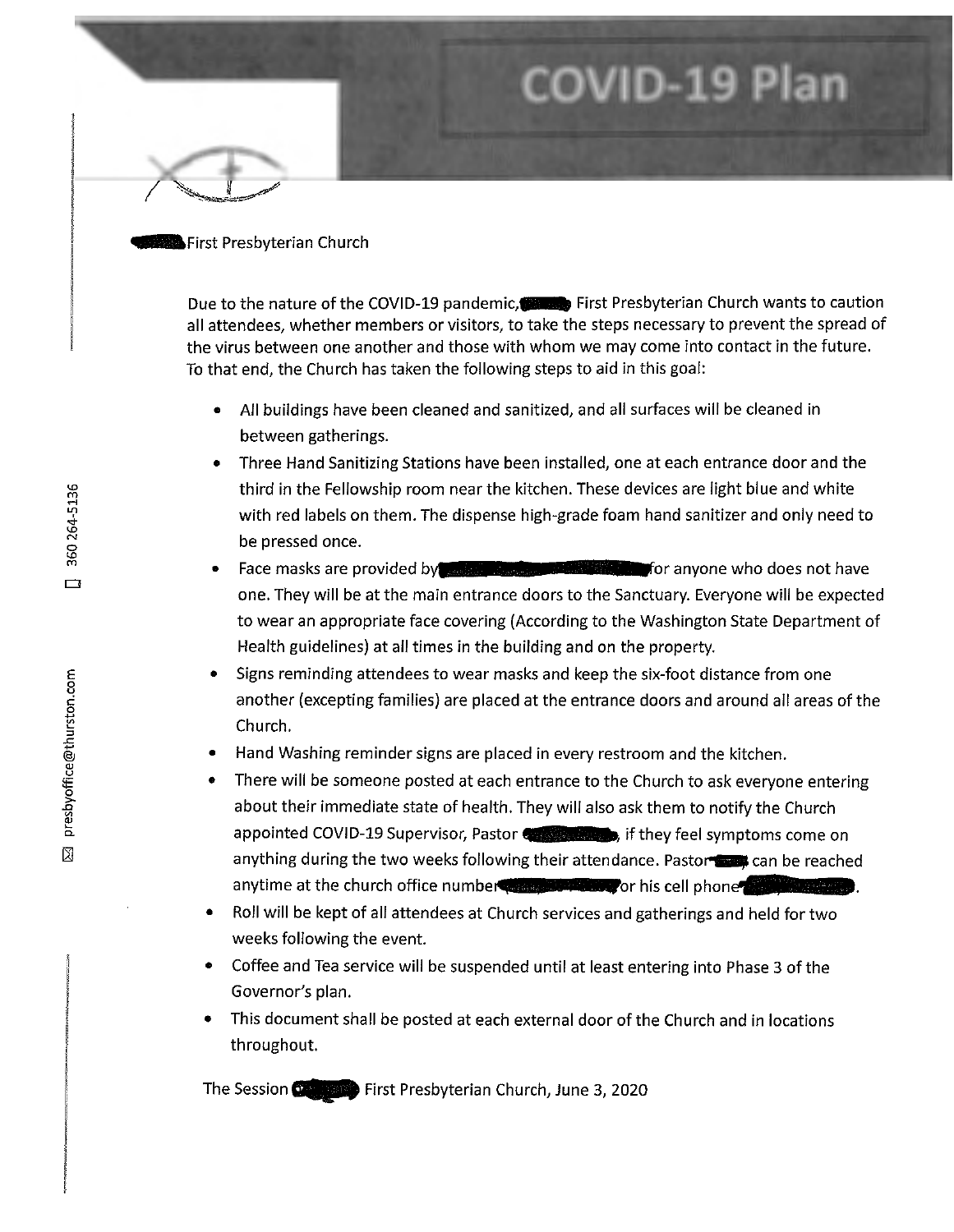# COVID-19 (Coronavirus) What is COVID-19 (Coronavirus)?

It is a new virus strain that is spreading from person to person.

•

When an infected person coughs or sneezes



Between people who are within about 6 feet



By touching something with the virus and then touching your face.



Anyone can get it.

Anyone can spread it.

And everyone can help stop it.

·stay home. Stay healthy.



coronavirus.wa.gov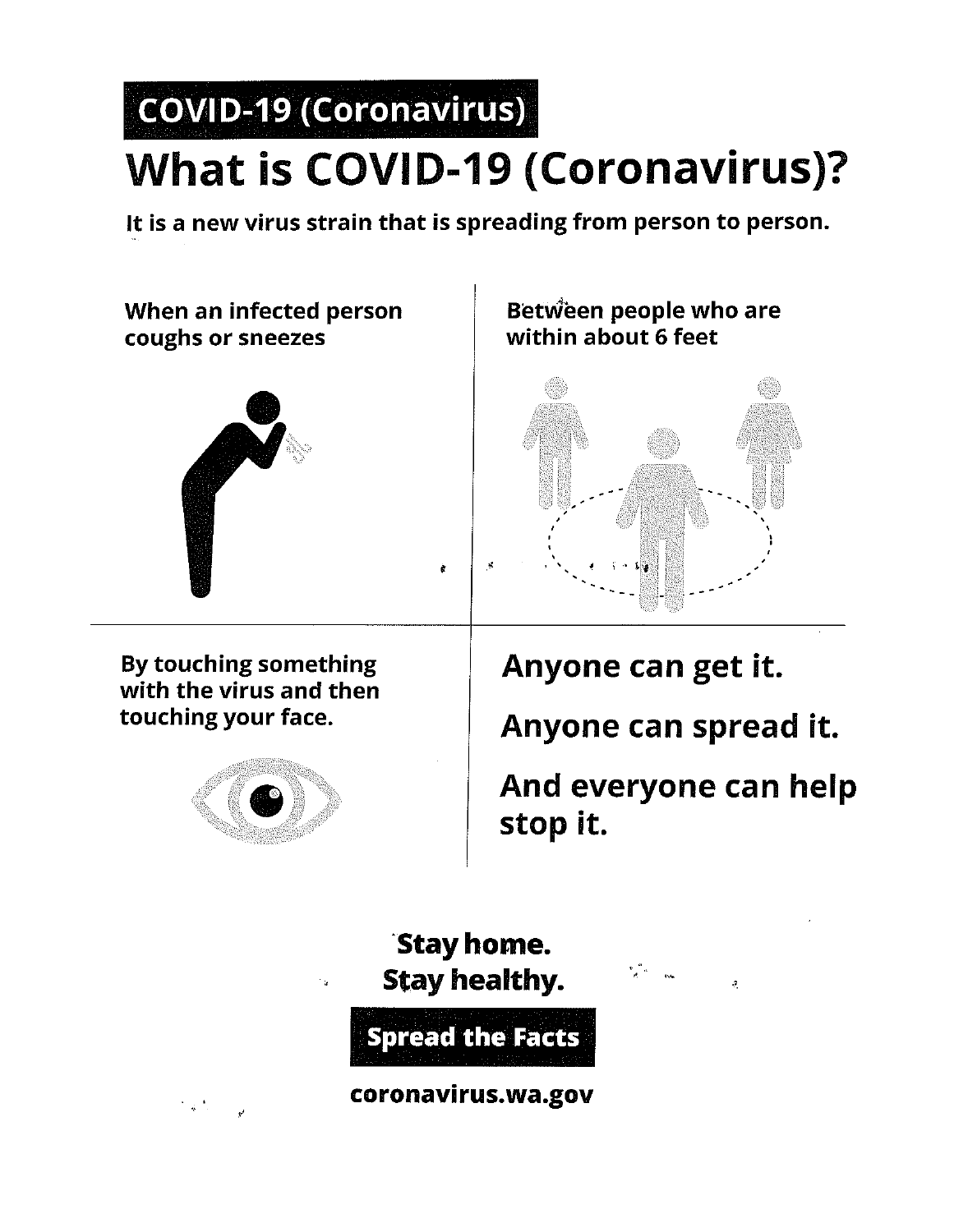#### What does six feet look like? Keeping a safe distance can help stop the spread of COVID-19. Stay at least 6 feet away from others whenever possible.

That is about the size of:



coronavirus.wa.gov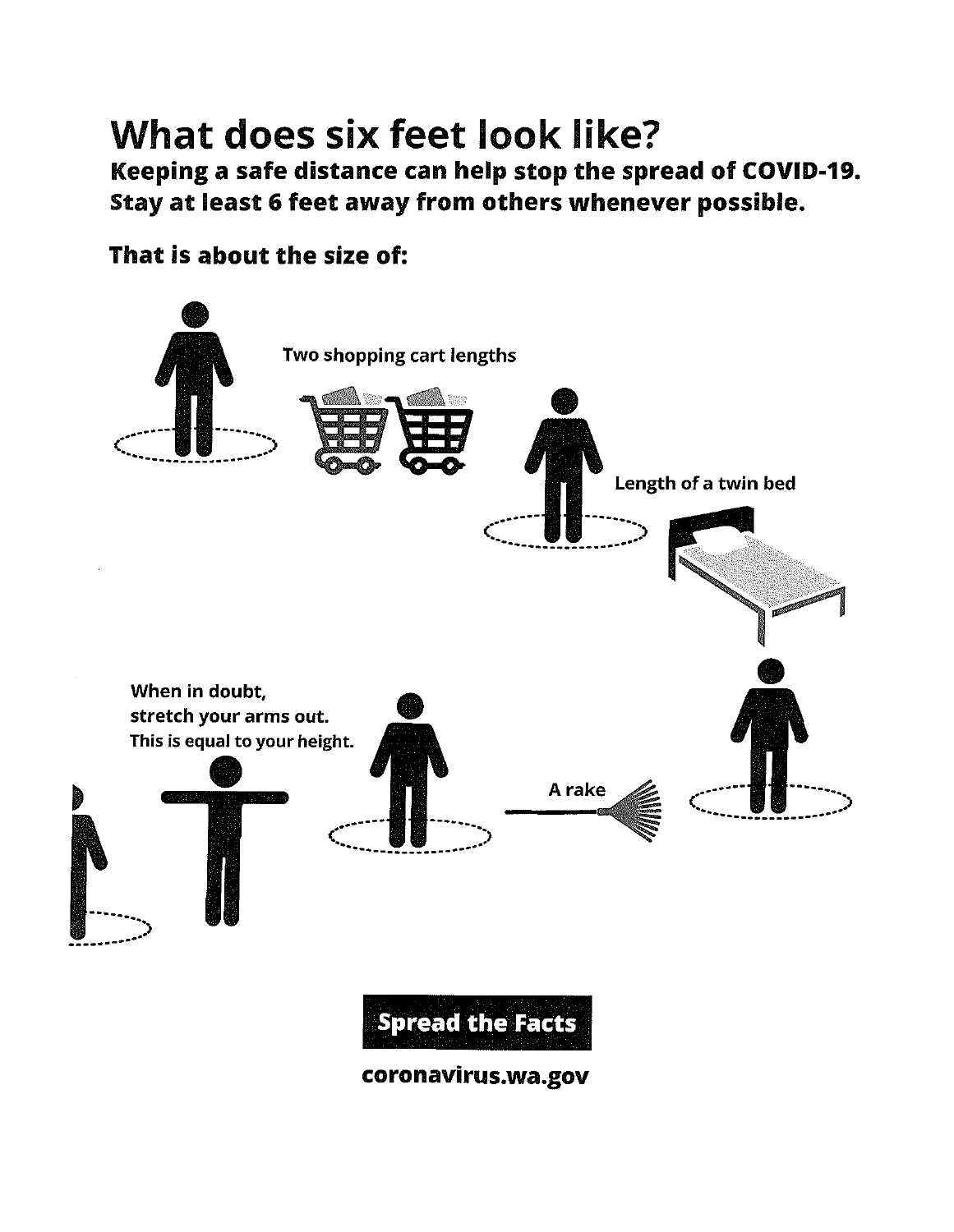## **COVID-19 (Coronavirus)**

## Which face covering should you wear?







Cloth face masks



Scarves

Bandanas

Save medical masks for healthcare workers and others in high-risk settings



Face coverings include: | Medical masks include:



Surgical masks

They may also be labeled as isolation, dental, or medical procedure masks.



N-95 respirators



coronavirus.wa.gov

lnfographic developed by King County, and used with their permission.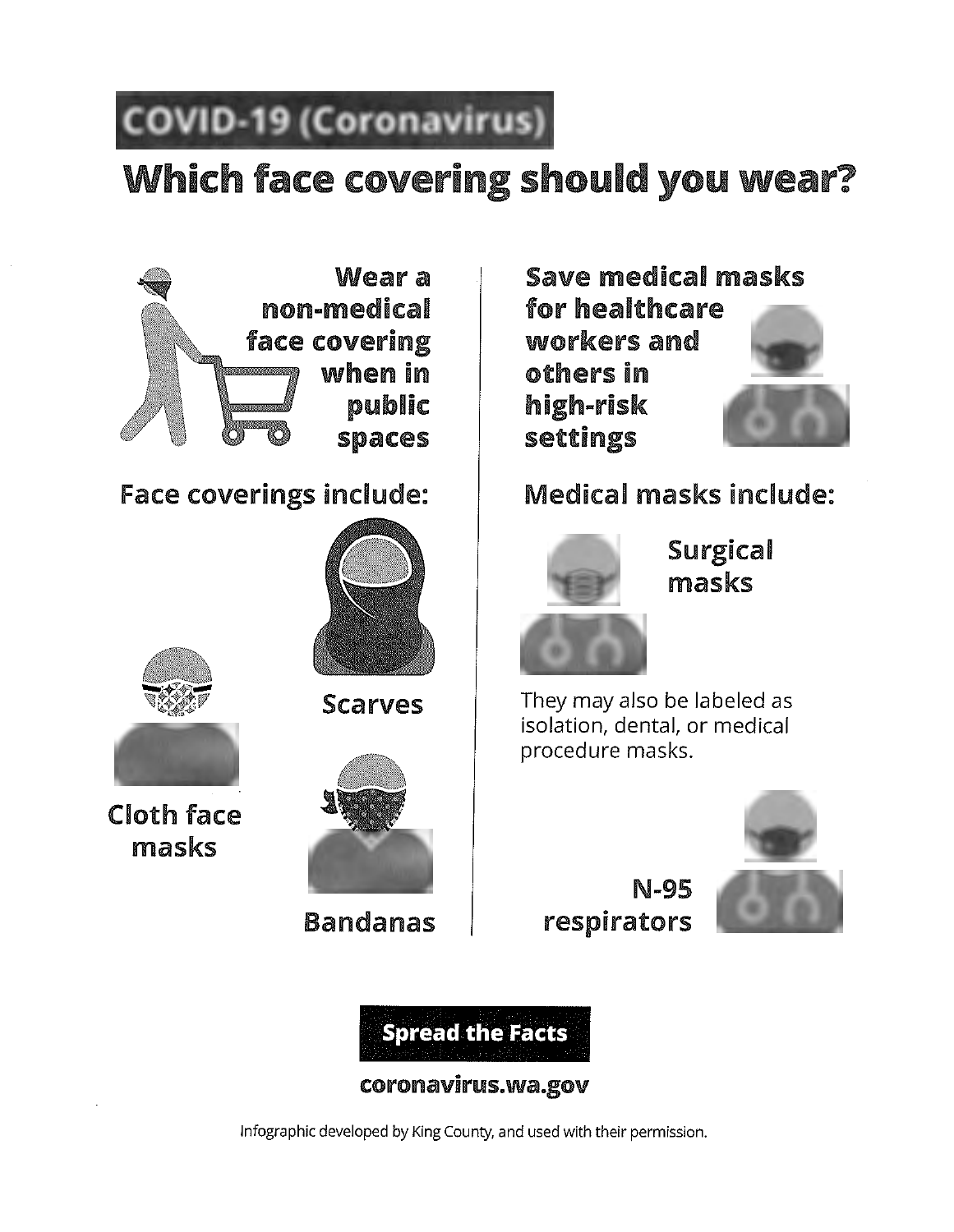